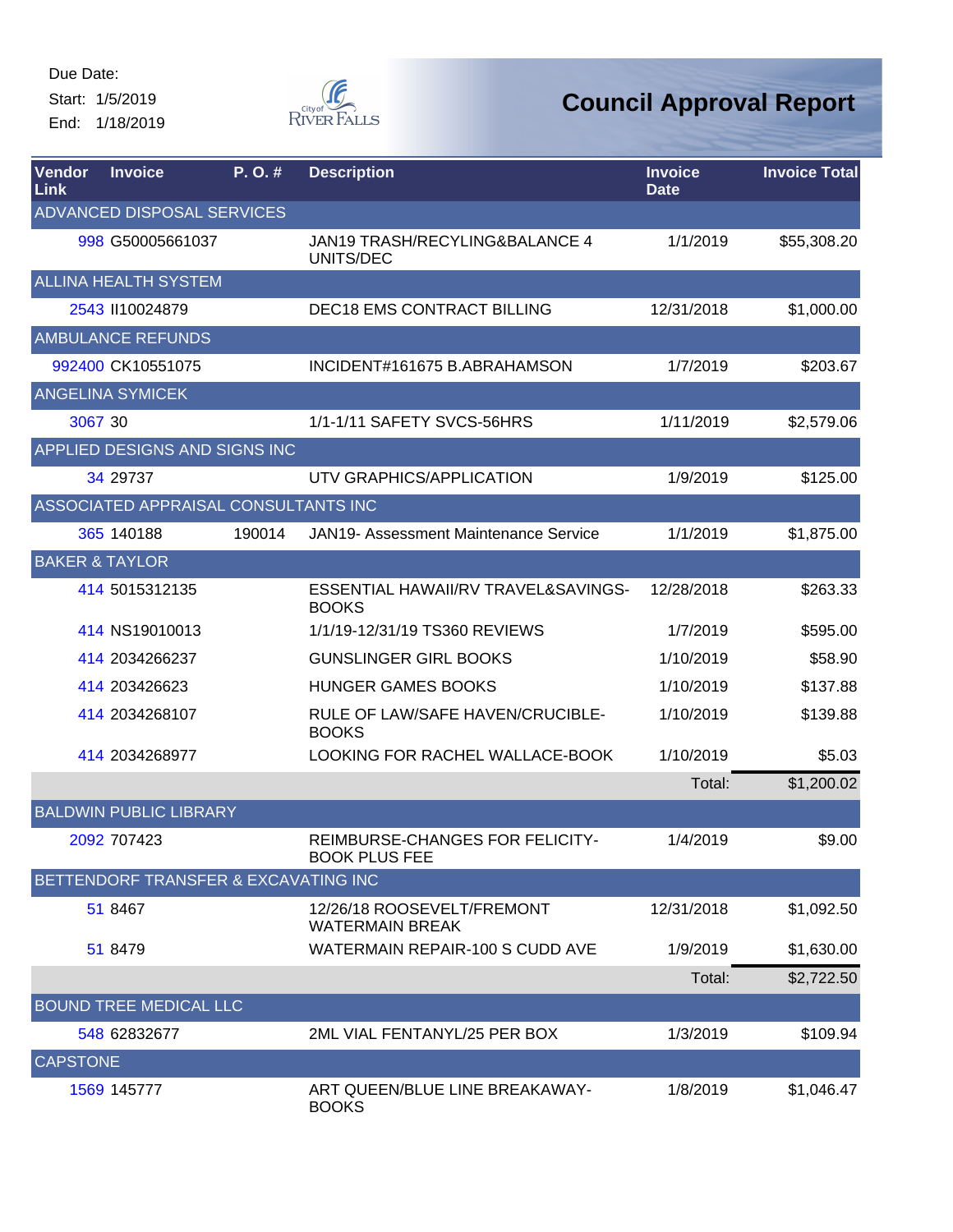Start: 1/5/2019 End: 1/18/2019



| Vendor<br>Link     | <b>Invoice</b>                     | P.O.#  | <b>Description</b>                                                | <b>Invoice</b><br><b>Date</b> | <b>Invoice Total</b> |
|--------------------|------------------------------------|--------|-------------------------------------------------------------------|-------------------------------|----------------------|
|                    | <b>CARLSON, BRITTA</b>             |        |                                                                   |                               |                      |
|                    | 3758 2018SCHOLAR<br><b>SHIP</b>    |        | RFSD 2018 SCHOLARSHIP AWARD<br><b>RECIPIENT</b>                   | 12/31/2018                    | \$1,000.00           |
|                    | <b>CENGAGE LEARNING</b>            |        |                                                                   |                               |                      |
|                    | 123 65837747                       |        | DELICATE TOUCH/THE BOY-BOOKS                                      | 1/8/2019                      | \$183.14             |
| <b>CENTURYLINK</b> |                                    |        |                                                                   |                               |                      |
|                    | 1796 1458775594                    |        | <b>DEC18 LONG DISTANCE TELEPHONE</b>                              | 12/31/2018                    | \$7.11               |
|                    | CHIPPEWA VALLEY TECHNICAL COLLEGE  |        |                                                                   |                               |                      |
|                    | 69 JAN18TAXSETT<br><b>LEMENT</b>   |        | JAN18 TAXROLL SETTLEMENT - PIERCE &<br><b>ST CROIX CTY</b>        | 1/8/2019                      | \$154,393.03         |
|                    | COMPUTER INTEGRATION TECHNOLOGY    |        |                                                                   |                               |                      |
|                    | 379 112890                         |        | 2YR SSL RENEWAL-VPN.RFCITY-EXP<br>12/14/2020                      | 12/28/2018                    | \$150.00             |
|                    | 379 273031                         |        | DEC18 BILLABLE TIME/SERVICE&NETWORK 12/31/2018<br><b>ENGINEER</b> |                               | \$1,455.20           |
|                    | 379 272595                         | 190042 | JAN18/Co-Managed Services Agreement                               | 1/1/2019                      | \$3,466.25           |
|                    |                                    |        |                                                                   | Total:                        | \$5,071.45           |
|                    | CONSOLIDATED LUMBER COMPANY        |        |                                                                   |                               |                      |
|                    | 37 4590076                         |        | LIBRARY-LAMINATE COUNTERTOPS                                      | 12/31/2018                    | \$1,435.00           |
| <b>CURTIS, RAY</b> |                                    |        |                                                                   |                               |                      |
|                    | 427 2019TOOLALLO<br><b>WANCE</b>   |        | 2019 TOOL ALLOWANCE REIMBURSEMENT                                 | 1/8/2019                      | \$94.18              |
|                    | DARRELL'S SEPTIC SERVICE INC       |        |                                                                   |                               |                      |
|                    | 85 27627                           |        | <b>DEC18 KINNICKINNIC CYCLISTS</b><br><b>RESTROOM</b>             | 12/31/2018                    | \$45.00              |
|                    | 85 27626                           | 180079 | DEC18 DOG PARK/DRY RUN PARK<br><b>RESTROOMS</b>                   | 12/31/2018                    | \$230.00             |
|                    |                                    |        |                                                                   | Total:                        | \$275.00             |
|                    | <b>DAVID E WILKENS INC</b>         |        |                                                                   |                               |                      |
|                    | 160 300874                         |        | 12/2-HONDA ACCORD-PD IMPOUND                                      | 12/2/2018                     | \$125.00             |
|                    | 160 300873                         |        | 12/2 WHITE CHRYSLER-PD IMPOUND                                    | 12/2/2018                     | \$125.00             |
|                    | 160 300872                         |        | 12/2 FORD150 SUPERCREW-PD IMPOUND                                 | 12/2/2018                     | \$125.00             |
|                    | 160 300871                         |        | 12/2 FORD FUSION-PD IMPOUND                                       | 12/2/2018                     | \$125.00             |
|                    | 160 300875                         |        | 12/2 CHEVY SILVERADO-PD IMPOUND                                   | 12/2/2018                     | \$125.00             |
|                    |                                    |        |                                                                   | Total:                        | \$625.00             |
|                    | <b>DAVID HOLODNACK</b>             |        |                                                                   |                               |                      |
|                    | 2573 2019SAFETYFO<br><b>OTWEAR</b> |        | 2019 SAFETY FOOTWEAR<br><b>REIMBURSEMENT</b>                      | 1/17/2019                     | \$75.99              |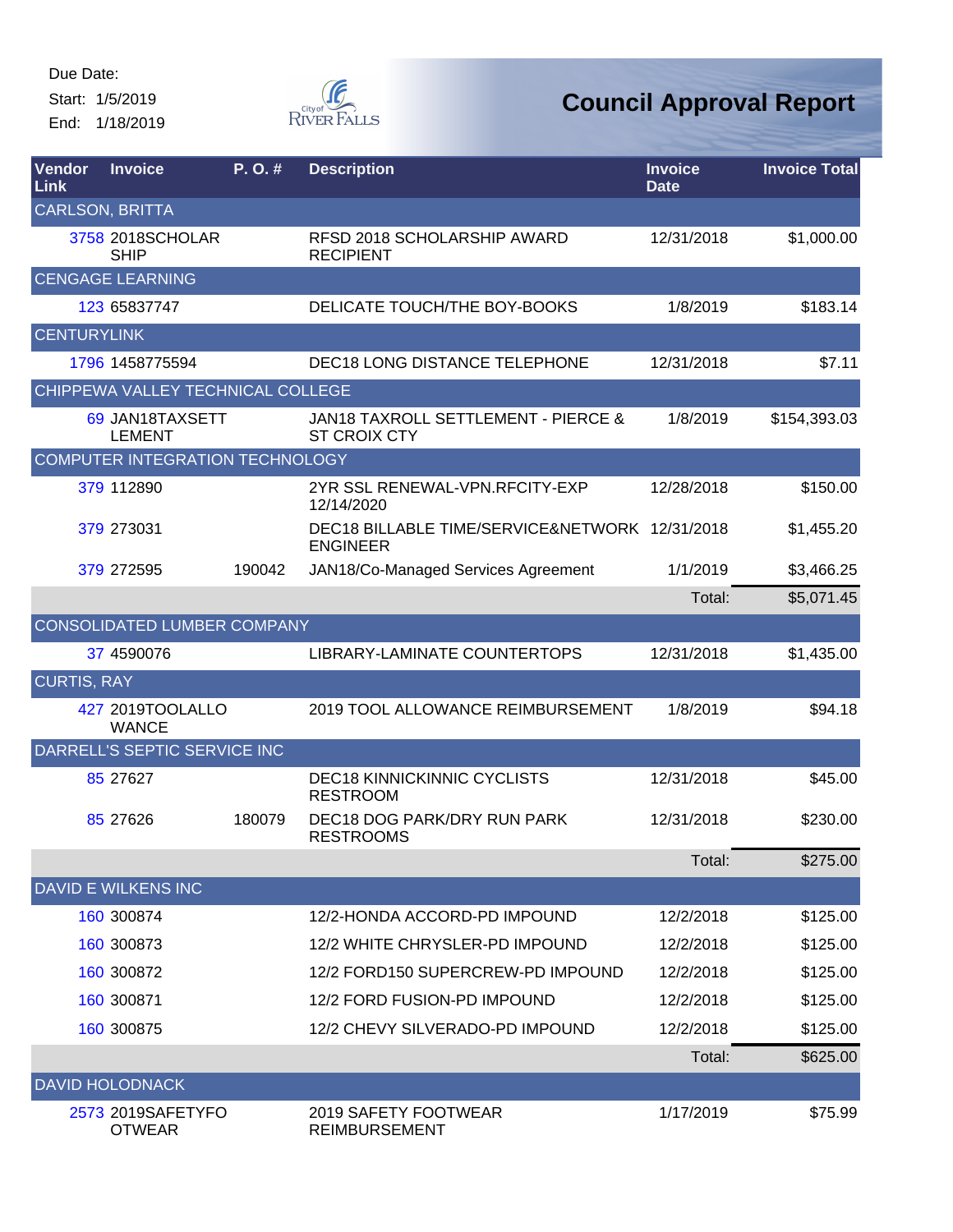Start: 1/5/2019 End: 1/18/2019



| Vendor<br>Link   | <b>Invoice</b>                       | P.O.#  | <b>Description</b>                                 | <b>Invoice</b><br>Date | <b>Invoice Total</b> |
|------------------|--------------------------------------|--------|----------------------------------------------------|------------------------|----------------------|
|                  | DEARREADER.COM                       |        |                                                    |                        |                      |
|                  | 656 33094                            |        | 2019 BOOKNEWS SERVICE SUBSCRIPTION                 | 1/1/2019               | \$550.00             |
|                  | <b>DIGGERS HOTLINE INC</b>           |        |                                                    |                        |                      |
|                  | 93 181227701                         |        | DEC18 DIGGERS HOTLINE RFMU TICKETS                 | 12/31/2018             | \$112.00             |
| DZUBAY, ELLA     |                                      |        |                                                    |                        |                      |
|                  | 3762 REIMBURSE                       |        | REIMBURSE-HOLIDAY MTG SUPPLIES                     | 1/9/2019               | \$59.01              |
| <b>EFTPS</b>     |                                      |        |                                                    |                        |                      |
|                  | 7 47474                              |        | PPE 01/13/2019                                     | 1/18/2019              | \$72,874.58          |
|                  | <b>EMERGENCY CARE CONSULTANTS</b>    |        |                                                    |                        |                      |
|                  | 3028 2024                            | 180074 | DEC2018 PHYSICIAN RESOLUTION 6162                  | 12/31/2018             | \$1,500.00           |
|                  | <b>ENERGIS HOLDINGS LLC</b>          |        |                                                    |                        |                      |
|                  | 101 30092                            |        | SOUTH FORK SUBSTATION-OIL<br>SAMPLE/FURAN ANALYSIS | 12/27/2018             | \$294.25             |
|                  | <b>ENTERPRISE FM TRUST</b>           |        |                                                    |                        |                      |
|                  | 456 FBN3625125                       | 190043 | JAN19 MOTOR POOL/BLDG INSP LEASES                  | 1/4/2019               | \$1,878.22           |
|                  | EO JOHNSON CO. INC                   |        |                                                    |                        |                      |
|                  | 98 481442                            |        | LIBRARY-OCT18-JAN19 OVERAGE<br><b>CHARGES</b>      | 12/31/2018             | \$358.65             |
|                  | 98 481441                            |        | LIBRARY-OCT18-JAN19 OVERAGE<br><b>CHARGES</b>      | 12/31/2018             | \$104.34             |
|                  | 98 24017397                          |        | JAN19-PD RICOH COPIER STANDARD PYMT                | 1/4/2019               | \$151.50             |
|                  |                                      |        |                                                    | Total:                 | \$614.49             |
|                  | <b>EXPRESS PERSONNEL SERVICES</b>    |        |                                                    |                        |                      |
|                  | 109 21744894                         | 190021 | WKEND 1/6 TRIXMANN 16 HRS-TEMP HELP                | 1/9/2019               | \$303.68             |
|                  | 109 21744892                         | 190029 | WKEND 1/6 JHAYES-19.5HRS-COMM<br><b>INTERN</b>     | 1/9/2019               | \$341.64             |
|                  |                                      |        |                                                    | Total:                 | \$645.32             |
|                  | FIRST NATIONAL BANK - RF SECTION 125 |        |                                                    |                        |                      |
|                  | 6 47473                              |        | PPE 01/13/2019                                     | 1/18/2019              | \$3,990.45           |
|                  | FORUM COMMUNICATION CO               |        |                                                    |                        |                      |
|                  | 234 2059059                          |        | DEC18 RF JOURNAL ADS/INSERTS                       | 12/31/2018             | \$529.53             |
|                  | <b>FREDRICH, ELLEN</b>               |        |                                                    |                        |                      |
|                  | 1952 FALL2018                        |        | <b>FALL2018 WITC TUITION REIMBURSEMENT</b>         | 12/31/2018             | \$466.65             |
|                  | FREEMAN, JAMES                       |        |                                                    |                        |                      |
|                  | 389 JAN18SOLAR                       |        | <b>JAN18 SOLAR PYMT</b>                            | 1/14/2019              | \$35.54              |
| <b>GALLS LLC</b> |                                      |        |                                                    |                        |                      |
|                  | 864 011367206                        |        | TASER HOLDER W/TEK LOK ATTACHMENT                  | 11/28/2018             | \$36.00              |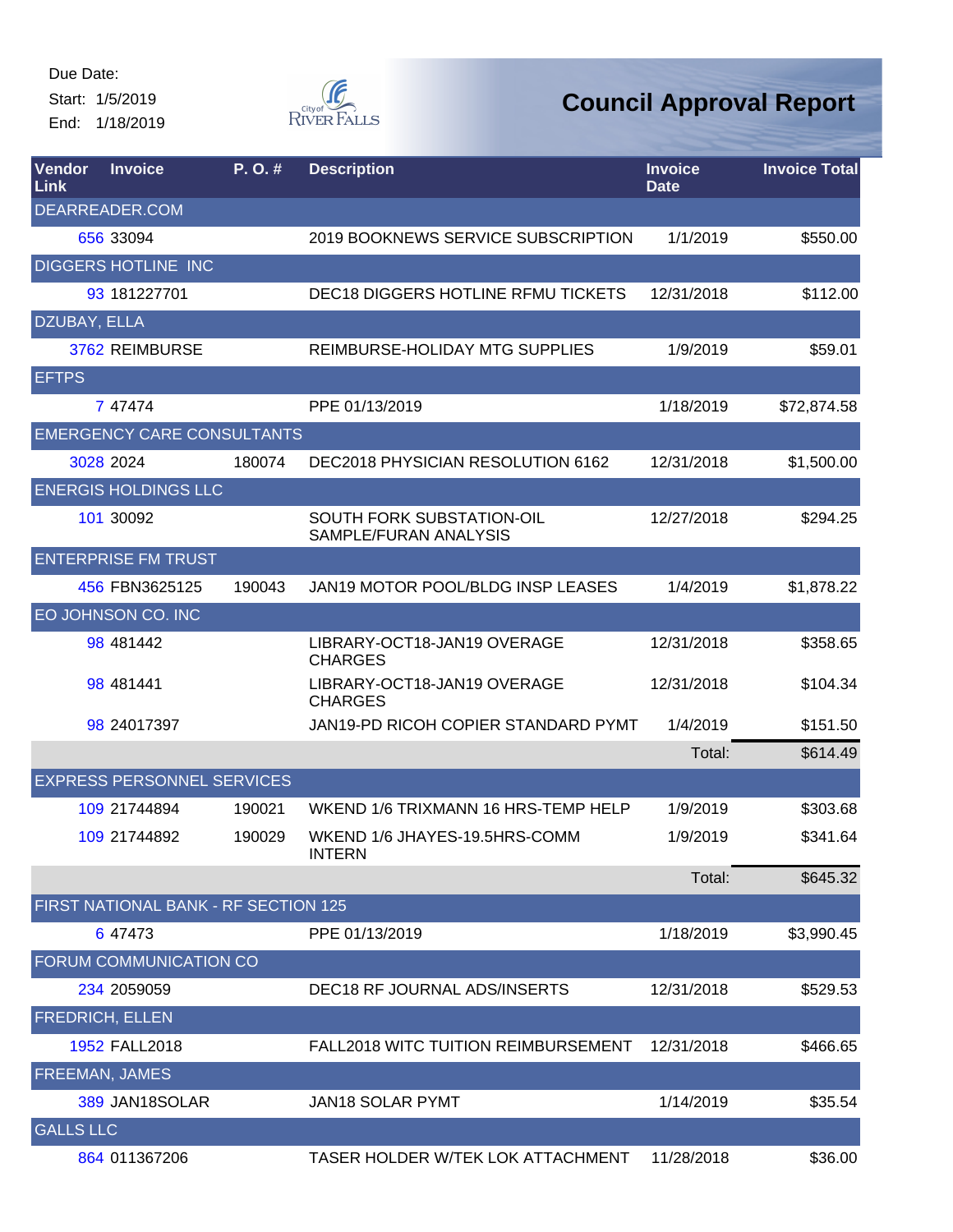Start: 1/5/2019 End: 1/18/2019  $\begin{picture}(120,110) \put(0,0){\line(1,0){150}} \put(15,0){\line(1,0){150}} \put(15,0){\line(1,0){150}} \put(15,0){\line(1,0){150}} \put(15,0){\line(1,0){150}} \put(15,0){\line(1,0){150}} \put(15,0){\line(1,0){150}} \put(15,0){\line(1,0){150}} \put(15,0){\line(1,0){150}} \put(15,0){\line(1,0){150}} \put(15,0){\line(1,0){150$ 

| Vendor<br>Link             | <b>Invoice</b>                   | P.O.#  | <b>Description</b>                           | <b>Invoice</b><br><b>Date</b> | <b>Invoice Total</b> |
|----------------------------|----------------------------------|--------|----------------------------------------------|-------------------------------|----------------------|
|                            | 864 011553854                    |        | ONE LINE BRASS NAMEPLATE                     | 12/19/2018                    | \$9.19               |
|                            | 864 011599481                    |        | PD-LAWPRO SNAKE CHAIN FOR WHISTLE            | 12/27/2018                    | \$6.99               |
|                            | 864 011610087                    |        | <b>EMERGENCY RAPELLING BELT</b>              | 12/28/2018                    | \$31.99              |
|                            | 864 011623612                    |        | FOUR LETTER CUSTOM COLLAR BRASS              | 12/31/2018                    | \$11.99              |
|                            | 864 008752702/OVE<br><b>RAGE</b> |        | OVERPYMT CREDIT-INV008752702                 | 12/31/2018                    | $-$ \$61.58          |
|                            |                                  |        |                                              | Total:                        | \$34.58              |
|                            | HANTEN BROADCASTING COMPANY INC  |        |                                              |                               |                      |
|                            | 306 1454/DEC18                   |        | DEC18 SPORTSCASTERS CLUB                     | 12/31/2018                    | \$60.00              |
| <b>HAWKINS INC</b>         |                                  |        |                                              |                               |                      |
|                            | 133 4424227                      | 190040 | <b>JAN19 WATER DEPT - CHEMICALS</b>          | 1/4/2019                      | \$3,499.82           |
|                            | HUDSON PHYSICIANS, S.C.          |        |                                              |                               |                      |
|                            | 145 80037041/DEC1<br>8           |        | DEC18-EMPLOYMENT EXAMS                       | 12/31/2018                    | \$1,180.00           |
|                            | HUEBSCH LAUNDRY COMPANY          |        |                                              |                               |                      |
|                            | 146 4205021                      | 180048 | 12/26 HUEBSCH PW UNIFORMS                    | 12/26/2018                    | \$131.12             |
|                            | 146 4209579                      | 190011 | 1/219 HUEBSCH ELECTRIC UNIFORM               | 1/2/2019                      | \$250.59             |
|                            | 146 4209580                      | 190016 | 1/2/19 HUEBSCH WATER UNIFORMS                | 1/2/2019                      | \$40.28              |
|                            | 146 4209582                      | 190017 | 01/02/19 HUEBSCH WWTP UNIFORMS               | 1/2/2019                      | \$44.74              |
|                            | 146 4210285                      | 190018 | 01/02/19 CITY HALL BRUSHMAT SERVICE          | 1/2/2019                      | \$56.92              |
|                            | 146 4210278                      |        | 1/2 PW LINEN BAGS/BRUSHMATS                  | 1/2/2019                      | \$47.96              |
|                            | 146 4209581                      | 190035 | 01/02 HUEBSCH PW UNIFORMS                    | 1/2/2019                      | \$169.80             |
|                            | 146 4214275                      | 190022 | 01/09 LIBRARY BRUSHMAT SERVICE               | 1/9/2019                      | \$68.98              |
|                            | 146 4213554                      | 190017 | 1/9 HUEBSCH WWTP UNIFORMS                    | 1/9/2019                      | \$44.74              |
|                            | 146 4213552                      | 190016 | 01/09 HUEBSCH WATER UNIFORMS                 | 1/9/2019                      | \$40.28              |
|                            | 146 4213551                      | 190011 | 01/09 HUEBSCH ELECTRIC UNIFORM               | 1/9/2019                      | \$250.59             |
|                            | 146 4213553                      | 190035 | 01/09 HUEBSCH PW UNIFORMS                    | 1/9/2019                      | \$158.02             |
|                            | 146 4218248                      | 190018 | 1/16 CITY HALL BRUSHMAT SERVIC               | 1/16/2019                     | \$42.88              |
|                            |                                  |        |                                              | Total:                        | \$1,346.90           |
| <b>1&amp; S GROUP, INC</b> |                                  |        |                                              |                               |                      |
|                            | 2787 54280                       | 180161 | Thru Dec18-Glen Park Renovation Project      | 12/31/2018                    | \$46,128.15          |
|                            | 2787 54279                       | 180163 | Thru Dec18-Glen Park Pavilion - Construction | 12/31/2018                    | \$3,867.21           |
|                            |                                  |        |                                              | Total:                        | \$49,995.36          |
|                            | <b>IMAGE TREND INC</b>           |        |                                              |                               |                      |
|                            | 457 114665                       |        | 2019 RECURRING SAAS FEE                      | 1/2/2019                      | \$795.68             |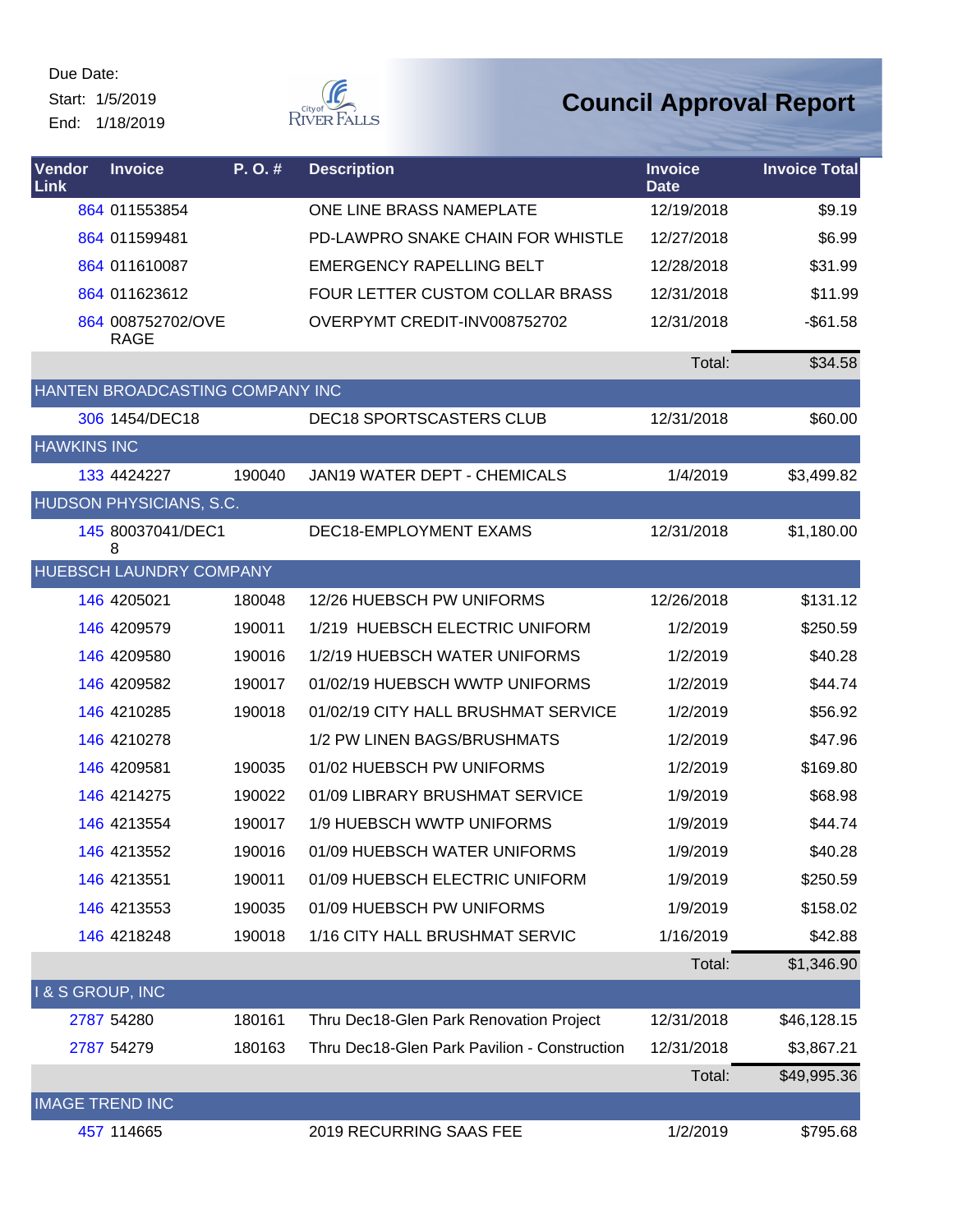Start: 1/5/2019 End: 1/18/2019



| Vendor<br>Link      | <b>Invoice</b>                             | $P. O.$ # | <b>Description</b>                                    | <b>Invoice</b><br><b>Date</b> | <b>Invoice Total</b> |
|---------------------|--------------------------------------------|-----------|-------------------------------------------------------|-------------------------------|----------------------|
|                     | INDIANHEAD FEDERATED LIBRARY SYSTEM        |           |                                                       |                               |                      |
|                     | 655 219068                                 |           | 2019-TWO ADDITIONAL DELIVERY SERVICE<br><b>DAYS</b>   | 1/4/2019                      | \$2,050.00           |
| <b>INFOSEND INC</b> |                                            |           |                                                       |                               |                      |
|                     | 150 146983                                 | 180071    | DEC2018 RFMU MONTHLY STATEMENT<br><b>SERVICE</b>      | 12/31/2018                    | \$3,087.06           |
|                     | 150 147377                                 | 180171    | DEC2018 RFMU MONTHLY BILLING<br><b>INSERTS</b>        | 12/31/2018                    | \$972.98             |
|                     |                                            |           |                                                       | Total:                        | \$4,060.04           |
|                     |                                            |           | INTERNATIONAL CITY MGMT ASSOC RETIREMENT CORP         |                               |                      |
|                     | 1 47468                                    |           | PPE 01/13/2019                                        | 1/18/2019                     | \$19,100.55          |
|                     | 1 47469                                    |           | PPE 01/13/2019                                        | 1/18/2019                     | \$1,226.25           |
|                     |                                            |           |                                                       | Total:                        | \$20,326.80          |
|                     | <b>KINNI SPORT &amp; POWER LLC</b>         |           |                                                       |                               |                      |
|                     | 1528 SCAGTURFTIG 190026<br>ER              |           | Scag Zero Turn 60" Mower                              | 1/15/2019                     | \$5,169.00           |
|                     | LEAGUE OF MINNESOTA CITIES                 |           |                                                       |                               |                      |
|                     | 660 285339                                 |           | POLICE OFFICER-ONLINE JOB<br><b>ADVERTISING</b>       | 12/26/2018                    | \$161.00             |
|                     | LINEHAN OUTDOOR SERVICES LLC               |           |                                                       |                               |                      |
|                     | 1570 3369                                  | 180023    | DEC2018 SNOW SHOVELING                                | 12/31/2018                    | \$1,938.00           |
|                     | LOFFLER COMPANIES INC                      |           |                                                       |                               |                      |
|                     | 182 3003286                                |           | 12/11-1/10 AMBULANCE OVERAGES-KONICA 12/31/2018       |                               | \$18.32              |
| <b>LYLE SIGNS</b>   |                                            |           |                                                       |                               |                      |
|                     | 897 001077971                              | 190038    | <b>JAN2019 STREET SIGNS</b>                           | 1/3/2019                      | \$7,828.80           |
| <b>MAKI, SONJA</b>  |                                            |           |                                                       |                               |                      |
|                     | 3759 1001                                  |           | 2018 RESEARCH CONSULTANT/SOLAR<br><b>PANEL DEED</b>   | 12/31/2018                    | \$1,500.00           |
|                     | MDROFFERS CONSULTING LLC                   |           |                                                       |                               |                      |
|                     | 3609 201812010                             |           | <b>DEC18 PLANNING SERVICES</b>                        | 12/31/2018                    | \$260.00             |
|                     | <b>METERING &amp; TECHNOLOGY SOLUTIONS</b> |           |                                                       |                               |                      |
|                     | 451 13322                                  | 190020    | 12 WATER METERS-LOW LEAD                              | 1/3/2019                      | \$2,092.29           |
|                     |                                            |           | MIDAMERICA ADMINISTRATIVE & RETIREMENT SOLUTIONS      |                               |                      |
|                     | 500 47477                                  |           | PPE 01/13/2019 2019 HRA Confirmation<br>#9DEA2879-011 | 1/18/2019                     | \$120,500.00         |
|                     | MIDWEST LEADERSHIP INSTITUTE               |           |                                                       |                               |                      |
| 3760 120            |                                            | 190033    | APETERSON-ICMA MIDWEST LEADERSHIP<br><b>INSTITUTE</b> | 1/8/2019                      | \$2,299.00           |
| <b>MIDWEST TAPE</b> |                                            |           |                                                       |                               |                      |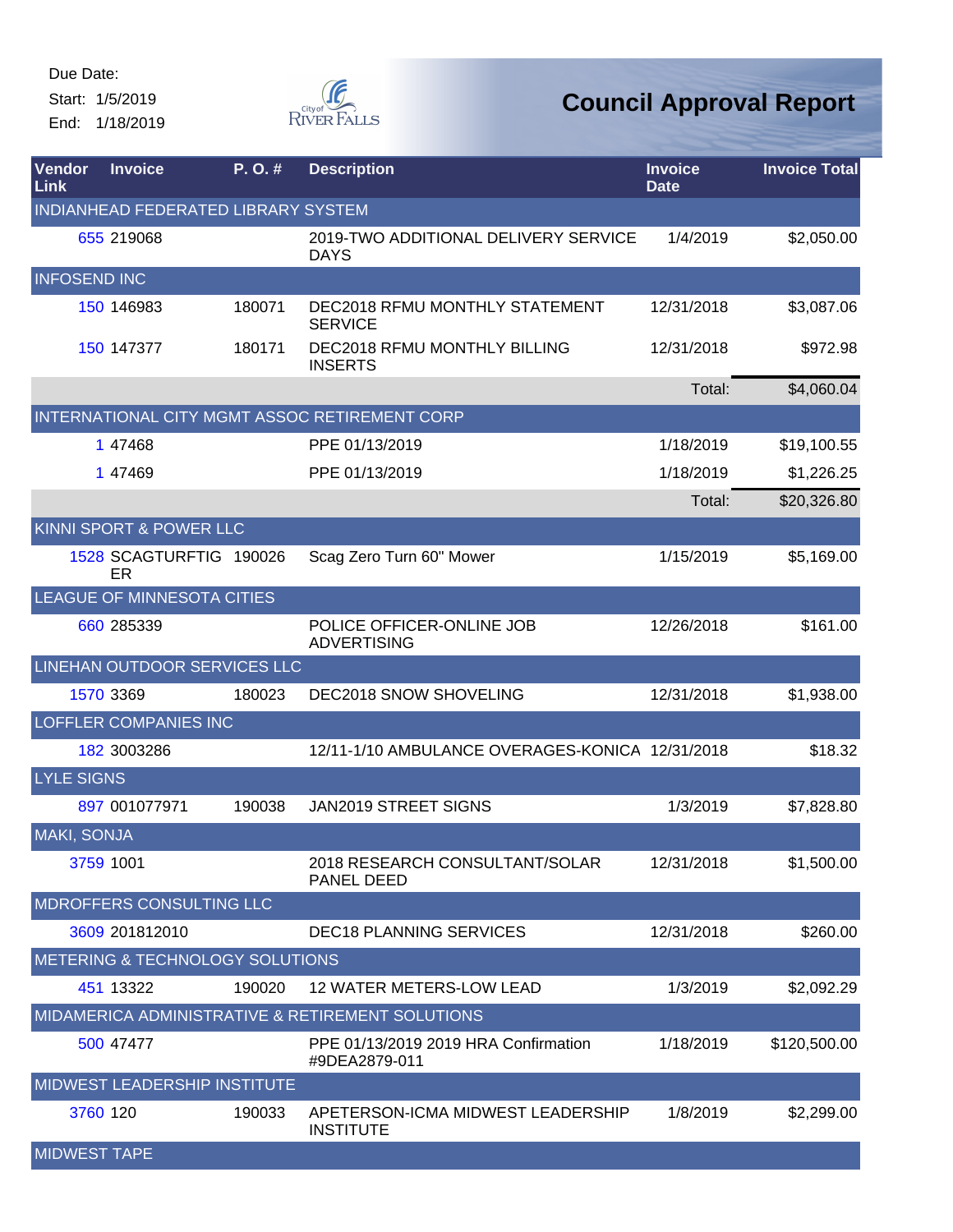Start: 1/5/2019 End: 1/18/2019

**F** RIVER FALLS

| <b>Vendor</b><br>Link | <b>Invoice</b>                              | P.O.#  | <b>Description</b>                                        | <b>Invoice</b><br><b>Date</b> | <b>Invoice Total</b> |
|-----------------------|---------------------------------------------|--------|-----------------------------------------------------------|-------------------------------|----------------------|
|                       | 409 96781732                                |        | DAUGHTER OF WAR-AUDIO MATERIAL                            | 12/29/2018                    | \$44.99              |
|                       | 409 96781730                                |        | <b>BECOMING - AUDIO MATERIAL</b>                          | 12/29/2018                    | \$44.99              |
|                       |                                             |        |                                                           | Total:                        | \$89.98              |
| <b>MORNINGSTAR</b>    |                                             |        |                                                           |                               |                      |
|                       | 883 11791387/2019                           |        | <b>2019 MORNINGSTAR INVESTMENT</b><br><b>SUBSCRIPTION</b> | 1/10/2019                     | \$1,199.00           |
|                       | <b>MTI DISTRIBUTING INC</b>                 |        |                                                           |                               |                      |
|                       | 1119 CONTRACT138 190025<br>566              |        | <b>TORO WIDE AREA MOWER</b>                               | 1/15/2019                     | \$62,923.00          |
|                       | MY RECEPTIONIST INC                         |        |                                                           |                               |                      |
|                       | 192 S022030109/DE 180076<br>C <sub>18</sub> |        | DEC18 RECEPTIONIST MINUTES-134 TOTAL 12/31/2018           |                               | \$146.06             |
|                       | 192 S022030109/JA<br>N <sub>19</sub>        |        | <b>JAN19 RFMU RECEPTIONIST SERVICE</b>                    | 1/9/2019                      | \$53.00              |
|                       |                                             |        |                                                           | Total:                        | \$199.06             |
|                       | NORTHERN LAKE SERVICE INC                   |        |                                                           |                               |                      |
|                       | 200 348480                                  | 180036 | DEC18-UCMR testing required by EPA                        | 12/31/2018                    | \$3,791.00           |
|                       | NORTHERN STATES POWER COMPANY WI            |        |                                                           |                               |                      |
|                       | 344 619367414                               |        | THRU 12/15-PRESCOTT AMB BILL                              | 12/17/2018                    | \$284.65             |
|                       | ONE TIME PAY VENDOR                         |        |                                                           |                               |                      |
|                       | 9999 2018BEULAH                             |        | REFUND OVERPYMT OF MIN PROPERTY<br><b>TAX PYMT</b>        | 12/31/2018                    | \$744.13             |
|                       | 9999 TAXICHANGE                             |        | REIMBURSE-CHANGE FROM TAXI RIDE                           | 1/10/2019                     | \$10.00              |
|                       |                                             |        |                                                           | Total:                        | \$754.13             |
|                       | <b>PELION BENEFITS</b>                      |        |                                                           |                               |                      |
|                       | 5 47472                                     |        | PPE 01/13/2019                                            | 1/18/2019                     | \$2,034.49           |
|                       | PIERCE COUNTY TREASURER                     |        |                                                           |                               |                      |
|                       | 210 DECEMBER201<br>8                        |        | DEC18 JAIL, DWI & INTERLOCK                               | 12/31/2018                    | \$1,128.47           |
|                       | 210 DEC18DOGS                               |        | <b>DEC18 DOG SETTLEMENT</b>                               | 12/31/2018                    | \$63.50              |
|                       | 210 JAN18TAXSETT<br><b>LEMENT</b>           |        | JAN18 TAX ROLL SETTLEMENT                                 | 1/8/2019                      | \$639,133.18         |
|                       |                                             |        |                                                           | Total:                        | \$640,325.15         |
|                       | PROCISE SOLUTIONS INC                       |        |                                                           |                               |                      |
|                       | 3670 3281                                   | 180416 | NOV18-Sharepoint Migration to Office                      | 11/30/2018                    | \$270.00             |
|                       | 3670 3368                                   | 180416 | DEC18-Sharepoint Migration to Office                      | 12/31/2018                    | \$3,600.00           |
|                       |                                             |        |                                                           | Total:                        | \$3,870.00           |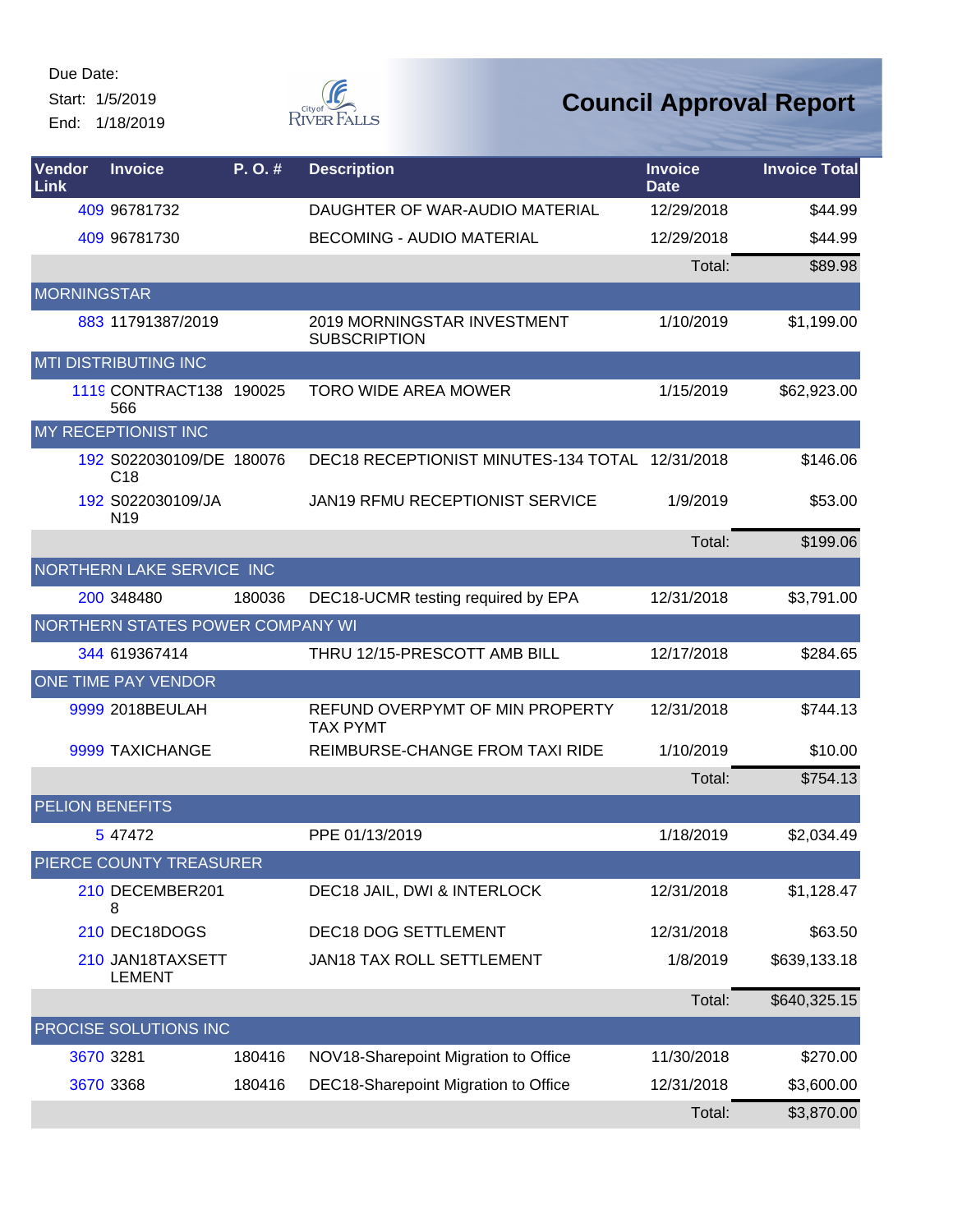Start: 1/5/2019 End: 1/18/2019



| Vendor<br>Link    | <b>Invoice</b>             | P.O.#                                 | <b>Description</b>                                      | <b>Invoice</b><br><b>Date</b> | <b>Invoice Total</b> |
|-------------------|----------------------------|---------------------------------------|---------------------------------------------------------|-------------------------------|----------------------|
| <b>RANK, EVAN</b> |                            |                                       |                                                         |                               |                      |
|                   | 3761 2018                  |                                       | 2018 RFSD SCHOLARSHIP AWARD<br><b>RECIPIENT</b>         | 12/31/2018                    | \$1,000.00           |
|                   |                            | <b>RFMU PAYMENTS OR REFUNDS</b>       |                                                         |                               |                      |
|                   | 990610 187313              |                                       | REFUND RFMU OVERPYMT #1873-13                           | 1/15/2019                     | \$355.18             |
|                   | 990610 220907              |                                       | REFUND RFMU OVERPYMT #2209-07                           | 1/15/2019                     | \$8.37               |
|                   | 990610 248300              |                                       | REFUND RFMU OVERPYMT #2483-00                           | 1/15/2019                     | \$288.54             |
|                   | 990610 303412              |                                       | REFUND RFMU OVERPYMT #3034-12                           | 1/15/2019                     | \$202.47             |
|                   | 990610 313900              |                                       | REFUND RFMU OVERPYMT #3139-00                           | 1/15/2019                     | \$388.45             |
|                   | 990610 349616              |                                       | REFUND RFMU OVERPYMT #3496-16                           | 1/15/2019                     | \$258.89             |
|                   | 990610 629819              |                                       | REFUND RFMU OVERPYMT #6298-19                           | 1/15/2019                     | \$19.89              |
|                   | 990610 654716              |                                       | REFUND RFMU OVERPYMT #6547-16                           | 1/15/2019                     | \$19.93              |
|                   | 990610 701701              |                                       | REFUND RFMU OVERPYMT #7017-01                           | 1/16/2019                     | \$36.50              |
|                   | 990610 808203              |                                       | REFUND RFMU OVERPYMT #8082-03                           | 1/16/2019                     | \$206.16             |
|                   | 990610 923804              |                                       | REFUND RFMU OVERPYMT #9238-04                           | 1/16/2019                     | \$178.94             |
|                   | 990610 987100              |                                       | REFUND RFMU OVERPYMT #9871-00                           | 1/16/2019                     | \$48.19              |
|                   |                            |                                       |                                                         | Total:                        | \$2,011.51           |
|                   | <b>RIVER CITY ELECTRIC</b> |                                       |                                                         |                               |                      |
|                   | 1291 1547                  |                                       | DEC18-LIBRARY/INSTALLED GFCI<br><b>RECEPTACLES</b>      | 12/31/2018                    | \$942.15             |
|                   | 1291 1546                  |                                       | NOV18 BRINE WORK-RUN CONDUIT/WALL<br><b>PACK LIGHTS</b> | 1/8/2019                      | \$1,511.64           |
|                   |                            |                                       |                                                         | Total:                        | \$2,453.79           |
|                   |                            | RIVER FALLS CHAMBER OF COMMERCE INC   |                                                         |                               |                      |
|                   | 225 4210285                |                                       | <b>CHAMBER CHECKS FOR APPLICANCE</b><br><b>REBATES</b>  | 1/3/2019                      | \$225.00             |
|                   | 225 16525                  |                                       | TOLAND-BUSINESS BREAKFAST                               | 1/11/2019                     | \$15.00              |
|                   | 225 16515                  |                                       | <b>GAGNE-BUSINESS BREAKFAST</b>                         | 1/11/2019                     | \$15.00              |
|                   | 225 16544                  |                                       | PAGE-BUSINESS BREAKFAST                                 | 1/11/2019                     | \$15.00              |
|                   | 225 16538                  |                                       | ZIMMERMANN-BUSINESS BREAKFAST                           | 1/15/2019                     | \$15.00              |
|                   |                            |                                       |                                                         | Total:                        | \$285.00             |
|                   |                            | <b>RIVER FALLS POLICE ASSOCIATION</b> |                                                         |                               |                      |
|                   | 9 47475                    |                                       | PPE 01/13/2019 JANUARY 2019                             | 1/18/2019                     | \$648.00             |
|                   | <b>RIVER FALLS ROTARY</b>  |                                       |                                                         |                               |                      |
|                   | 458 2847                   |                                       | 2019 1ST QTR DUES-GORDON YOUNG                          | 1/1/2019                      | \$115.00             |
|                   | 458 2812                   |                                       | SNELSON-1ST QTR 2019 DUES                               | 1/1/2019                      | \$115.00             |
|                   |                            |                                       |                                                         | Total:                        | \$230.00             |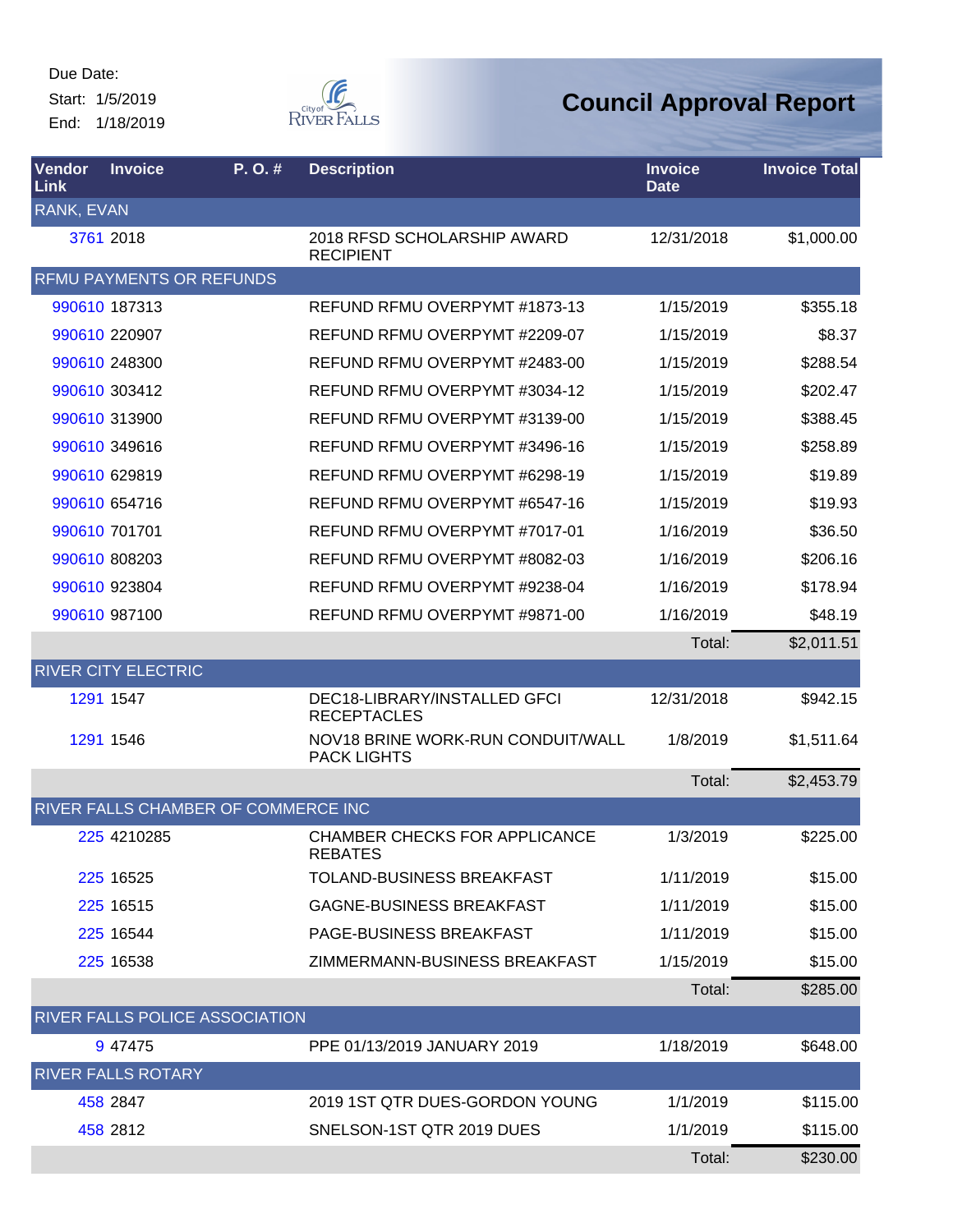Start: 1/5/2019 End: 1/18/2019



| Vendor<br>Link     | <b>Invoice</b>            |                                       | P.O.#  | <b>Description</b>                                         | <b>Invoice</b><br><b>Date</b> | <b>Invoice Total</b> |
|--------------------|---------------------------|---------------------------------------|--------|------------------------------------------------------------|-------------------------------|----------------------|
|                    |                           | <b>ROSS &amp; ASSOCIATES LTD</b>      |        |                                                            |                               |                      |
|                    | З                         | 375 SHELTERBILL# 180421               |        | NOV18Glen Park Storm Shelter                               | 12/31/2018                    | \$40,532.75          |
|                    | 4                         | 375 SHELTERBILL# 180421               |        | <b>DEC18 Glen Park Storm Shelter</b>                       | 12/31/2018                    | \$46,184.25          |
|                    |                           |                                       |        |                                                            | Total:                        | \$86,717.00          |
| <b>RUNNING INC</b> |                           |                                       |        |                                                            |                               |                      |
|                    | 1573 20066                |                                       | 180073 | <b>DEC2018 Taxi Management Services</b>                    | 12/31/2018                    | \$16,403.19          |
|                    |                           | <b>SCHOOL DISTRICT OF RIVER FALLS</b> |        |                                                            |                               |                      |
|                    | <b>LEMENT</b>             | 229 JAN18TAXSETT                      |        | JAN18 TAXROLL SETTLEMENT-PIERCE & ST<br><b>CROIX CTY</b>   | 1/8/2019                      | \$1,639,098.63       |
|                    |                           | SHORT ELLIOTT HENDRICKSON INC         |        |                                                            |                               |                      |
|                    | 244 361546                |                                       | 180424 | Thru Dec18/Troy-Pomeroy Watermain Relocate 12/31/2018      |                               | \$2,435.81           |
|                    |                           | <b>ST CROIX COUNTY CLERK</b>          |        |                                                            |                               |                      |
|                    | 650 2018DOGS              |                                       |        | <b>DEC18 DOG RECONCILIATION</b>                            | 12/31/2018                    | \$7.75               |
|                    |                           | ST CROIX COUNTY TREASURER             |        |                                                            |                               |                      |
|                    |                           | 252 DECEMBER18                        |        | DEC18 JAIL, DWI & INTERLOCK                                | 12/31/2018                    | \$647.80             |
|                    | <b>LEMENT</b>             | 252 JAN18TAXSETT                      |        | JAN18 TAX ROLL SETTLEMENT                                  | 1/8/2019                      | \$250,822.52         |
|                    |                           |                                       |        |                                                            | Total:                        | \$251,470.32         |
|                    |                           | ST CROIX ECONOMIC DEVELOPMENT CORP    |        |                                                            |                               |                      |
|                    | 378 19-46                 |                                       |        | 2019 SCEDC MEMBERSHIP                                      | 1/3/2019                      | \$2,500.00           |
|                    |                           | STATE CHEMICAL SOLUTIONS              |        |                                                            |                               |                      |
|                    | 945 900822162             |                                       |        | <b>FRAGRANCE PACKS/BATTERIES</b>                           | 1/4/2019                      | \$142.03             |
| <b>STATE OF WI</b> |                           |                                       |        |                                                            |                               |                      |
|                    | 8                         | 259 DECEMBER201                       |        | DEC18 PENALTY ASSESSMENTS                                  | 12/31/2018                    | \$4,159.34           |
|                    |                           |                                       |        | STATE OF WI DEPT OF EMPLOYEE TRUST FUNDS                   |                               |                      |
|                    | 11 47476                  |                                       |        | PPE 01/13/2019 JANUARY 2019                                | 1/18/2019                     | \$90,516.86          |
|                    | <b>STATE OF WISCONSIN</b> |                                       |        |                                                            |                               |                      |
|                    | 2525 641705               |                                       |        | ACCT#6417-05 REMAINING<br><b>BALANCE/ENERGY ASSISTANCE</b> | 12/31/2018                    | \$305.00             |
|                    |                           | STUART C IRBY TOOL AND SAFETY         |        |                                                            |                               |                      |
|                    | 2                         | 156 S011021265.00                     |        | METERS-ELIMINATOR CT SLOTTED BAR                           | 1/8/2019                      | \$537.00             |
|                    |                           | TANDUS-CENTIVA US LLC                 |        |                                                            |                               |                      |
|                    | 776 3610439               |                                       | 180391 | Library - Carpet for Staff Workroom                        | 12/31/2018                    | \$2,235.19           |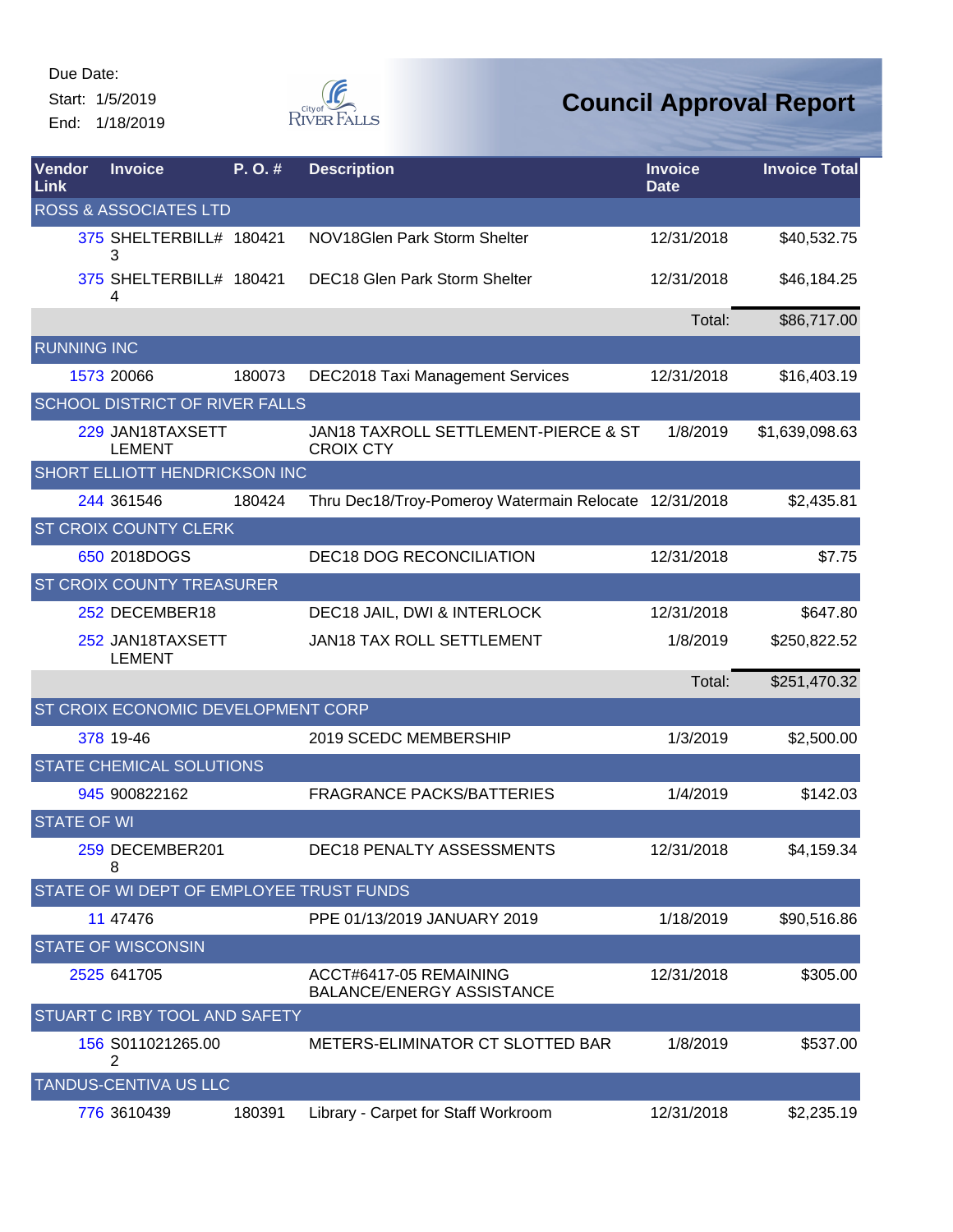Start: 1/5/2019 End: 1/18/2019



| Vendor<br><b>Link</b> | <b>Invoice</b>                             | P.O.#  | <b>Description</b>                                      | <b>Invoice</b><br><b>Date</b> | <b>Invoice Total</b> |
|-----------------------|--------------------------------------------|--------|---------------------------------------------------------|-------------------------------|----------------------|
|                       | TOLTZ, KING, DUVALL, ANDERSON & ASSOCIATES |        |                                                         |                               |                      |
|                       | 2172 002018005609                          | 180433 | THRU DEC18-North Interceptor Sewer Design               | 12/31/2018                    | \$11,579.46          |
|                       | TOTAL EXCAVATING LLC                       |        |                                                         |                               |                      |
|                       | 270 2770                                   |        | 12/27 WATERMAIN BREAK-SPRING & 4TH<br><b>ST</b>         | 12/31/2018                    | \$5,014.40           |
|                       | <b>TRANS ALARM INC</b>                     |        |                                                         |                               |                      |
|                       | 557 300398416                              |        | RE-KEY POOL/EXTRA CITY HALL KEYS                        | 12/26/2018                    | \$70.00              |
|                       | <b>UHL COMPANY INC</b>                     |        |                                                         |                               |                      |
|                       | 446 9692                                   | 180373 | City Hall HVAC-Installed BASRT's for SE VAVS 12/31/2018 |                               | \$2,567.00           |
|                       | US BANK NATIONAL ASSOC                     |        |                                                         |                               |                      |
|                       | 284 DEC18<br><b>PCARDS</b>                 |        | <b>DEC18 PCARD TRANSACTIONS</b>                         | 12/26/2018                    | \$99,128.45          |
|                       | USIC LOCATING SERVICES LLC                 |        |                                                         |                               |                      |
|                       | 286 312677                                 | 180042 | DEC2018 LOCATING WATER / ELECTRIC                       | 12/31/2018                    | \$769.21             |
|                       | 286 312810                                 | 180045 | DEC2018 LOCATING STORM / SANITARY                       | 12/31/2018                    | \$417.52             |
|                       |                                            |        |                                                         | Total:                        | \$1,186.73           |
|                       | <b>VALUE IMPLEMENT</b>                     |        |                                                         |                               |                      |
|                       | 450 WC00457                                |        | <b>TRACTOR LEAK/BROKEN CAB</b><br>DOOR/PARTS            | 12/26/2018                    | \$7,064.57           |
|                       | <b>VEOLIA NORTH AMERICA, INC</b>           |        |                                                         |                               |                      |
|                       | 293 830369456                              |        | DEC18 HAZARD WASTE PICKUP                               | 12/20/2018                    | \$1,201.90           |
|                       | <b>VIKING ELECTRIC SUPPLY INC</b>          |        |                                                         |                               |                      |
|                       | 750 S002229614.00                          |        | LIBRARY-DIMMABLE BULBS                                  | 1/8/2019                      | \$87.96              |
|                       | 750 S002242711.00<br>1                     |        | PILOT 5-WIRE RELAYS                                     | 1/11/2019                     | \$245.28             |
|                       |                                            |        |                                                         | Total:                        | \$333.24             |
|                       | <b>WEST CENTRAL BIOSOLIDS FACILITY</b>     |        |                                                         |                               |                      |
|                       | 304 DEC18                                  | 180037 | DEC2018 BIOSOLIDS FACILITY                              | 12/31/2018                    | \$36,024.82          |
|                       | <b>WI CHILD SUPPORT</b>                    |        |                                                         |                               |                      |
|                       | 4 47471                                    |        | PPE 01/13/2019                                          | 1/18/2019                     | \$323.07             |
|                       | WI DEPARTMENT OF REVENUE                   |        |                                                         |                               |                      |
|                       | 3 DEC18 SALES<br><b>TAX</b>                |        | <b>DEC18 SALES TAX</b>                                  | 1/14/2019                     | \$15,557.67          |
|                       | 3 47470                                    |        | PPE 01/13/2019                                          | 1/18/2019                     | \$14,967.83          |
|                       |                                            |        |                                                         | Total:                        | \$30,525.50          |
|                       | WI DEPT OF JUSTICE                         |        |                                                         |                               |                      |
|                       | 422 L4801T/DEC18                           |        | <b>DEC18 BACKGROUND CHECKS</b>                          | 12/31/2018                    | \$56.00              |